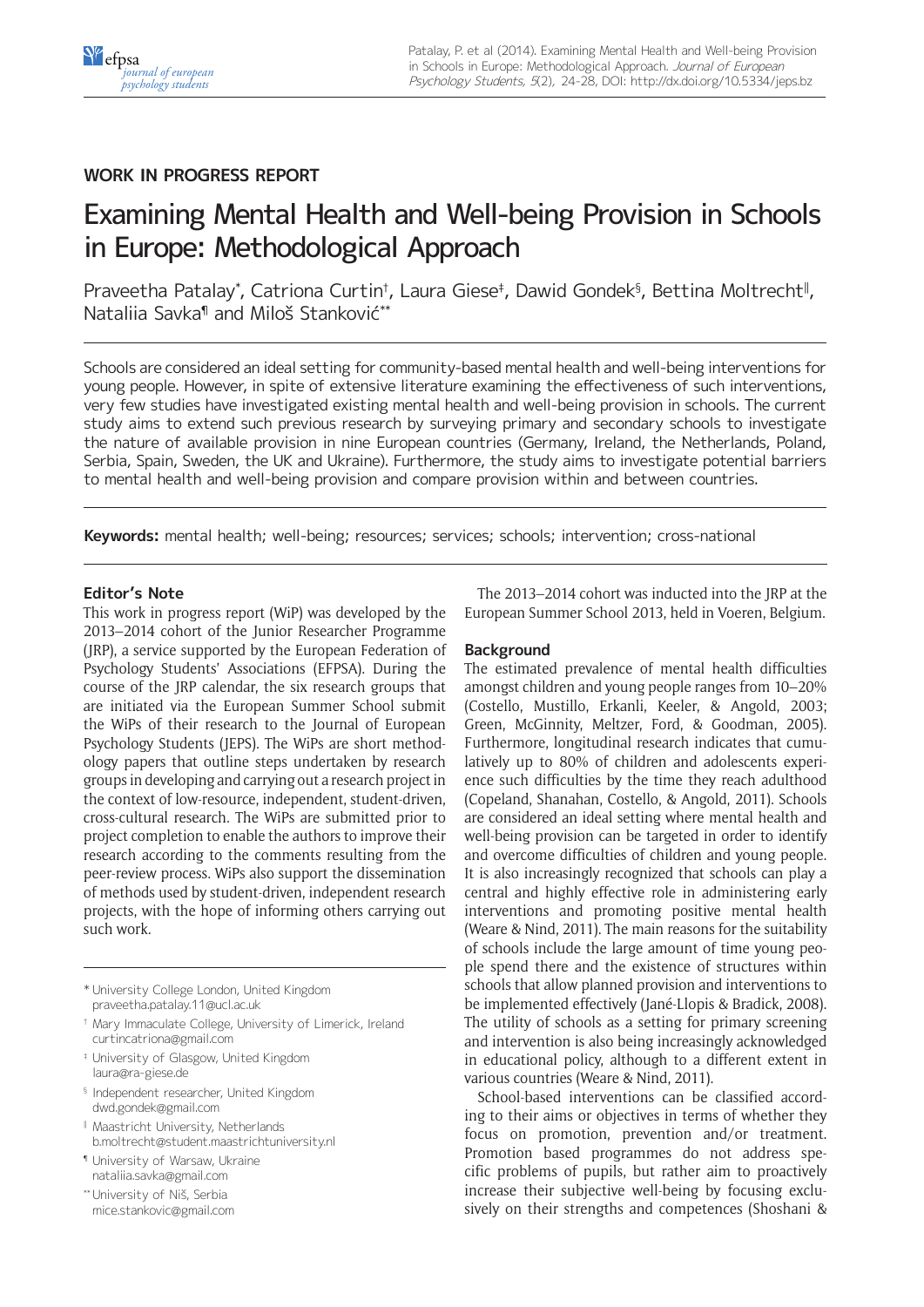Steinmetz, 2013). An example of one such approach is the 'Well-being Programme' (Morris, 2009). Preventative interventions, in turn, aim to prevent problems from occurring by both addressing risk factors and nurturing protective factors (e.g. 'Check in/Check out' programme; Crone, Horner, & Hawken, 2004). Additionally, treatment based approaches assess and treat existing difficulties (e.g., brief counselling interventions; Murphy & Duncan, 2007). Such interventions can apply to all pupils within schools (universal approaches) or they can be designed to suit specific individuals who are at risk of or already experiencing difficulties (targeted approaches; Weare & Markham, 2005). Systematic reviews and meta-analyses have supported the efficacy of both universal (Weare & Markham, 2005; Wells, Barlow, & Stewart-Brown, 2003) and targeted approaches (Shucksmith, Summerbell, Jones, & Whittaker, 2007). Recommended approaches include the adoption of both universal and targeted methods combined in a complimentary manner (Green, Howes, Waters, Maher & Oberklaid, 2005).

In spite of the large and growing literature looking into the effectiveness of interventions, only two studies were identified that have investigated existing provision in schools. Vostanis, Humphrey, Fitzgerald, Deighton and Wolpert (2013) examined the nature and extent of a range of specific interventions in primary and secondary schools in England, and aimed to assess the extent of and focus on universal and targeted interventions. One of their findings was that mental health support in England was provided mainly by school staff with no mental health training. A similar study was conducted in the USA, wherein Teich, Robinson and Weist (2007) investigated the types of mental health problems encountered in schools and the kinds of available provision to address such difficulties. They also examined funding mechanisms and their impact on delivery of services, intervention coordination and any potential barriers that might prevent schools from providing mental health and wellbeing support. They reported that almost half of the schools surveyed identified inadequate internal and community mental health resources as a 'serious barrier' to providing adequate support for young people's mental health and well-being.

The current study aims to extend this research and examine the nature of available provision in schools in a series of European countries, taking into account the diverse schooling and community-based mental health support systems in participating countries (Germany, Ireland, the Netherlands, Poland, Serbia, Spain, Sweden, the United Kingdom and Ukraine). This will not only contribute to understanding the extent of existing provision in individual countries, but also allow an examination of cross-national similarities and differences in type, focus and amount of provision in schools. In addition to expanding previous research by engaging with cross-national comparisons of available provision, the present study further aims to investigate perceived barriers to providing mental health and well-being support in schools, and compare them between participating countries in order to identify possible recommendations that could be made to enhance current provision.

Existing studies have focused primarily on psychopathology (prevention and treatment) and not on promotion of well-being (Vostanis et al., 2013; Teich et al., 2007), which the current study also incorporates. Moreover, it is intended to discuss the findings of the current study in the context of national policies and the importance placed on mental health and well-being in the participating countries. By engaging in cross-national comparisons of provision with the corresponding national policies, this research could ascertain whether countries with existing mental health and well-being policies at national and local levels provide greater access to well-being interventions and programmes in their schools. Hence, the key research questions the current study aims to answer include: What mental health and well-being provision is available in schools across different European countries? What factors do schools perceive as being barriers to providing support? Are there differences between participating countries and if so, can differences in the extent of provision be linked to existing policy?

# **Method**

A cross-sectional survey design is being utilized in the present research to allow for the assessment of mental health and well-being provision in schools across nine European countries. An online survey methodology is being employed to distribute a questionnaire to schools that measures the types, focus and extent of existing interventions, groups of professionals involved, links with local agencies and perceived barriers to providing support.

#### **Participants**

Participants in this study are schools from nine European countries including Germany, Ireland, the Netherlands, Poland, Serbia, Spain, Sweden, Ukraine and the United Kingdom. The sample consists of all country-specific types of primary and secondary stage schools, which are either state or privately funded. This study aims to collect data from a minimum of 100 schools per country in order to obtain sufficient data to examine both within country variation and between country differences.

#### **Measure**

Representative(s) from schools are being asked to respond to questions relating to different aspects of schoolbased provision regarding mental health and well-being. Questions were informed by the two existing studies with participating schools in England and the USA (Teich et al., 2007; Vostanis et al., 2013) and recent theory in the field, as outlined in the introduction. The survey includes a range of sections as outlined below.

The first section of the survey asks schools to provide information on the school itself (e.g., whether it is a primary or secondary school). Section two requires the participating school to rate on a five-point scale (ranging from 'not at all' to 'very much') the extent to which the school provides a number of interventions to support mental health and well-being of students, parents/carers and school staff. Some examples included in the survey are social skills development and anti-bullying programmes. The third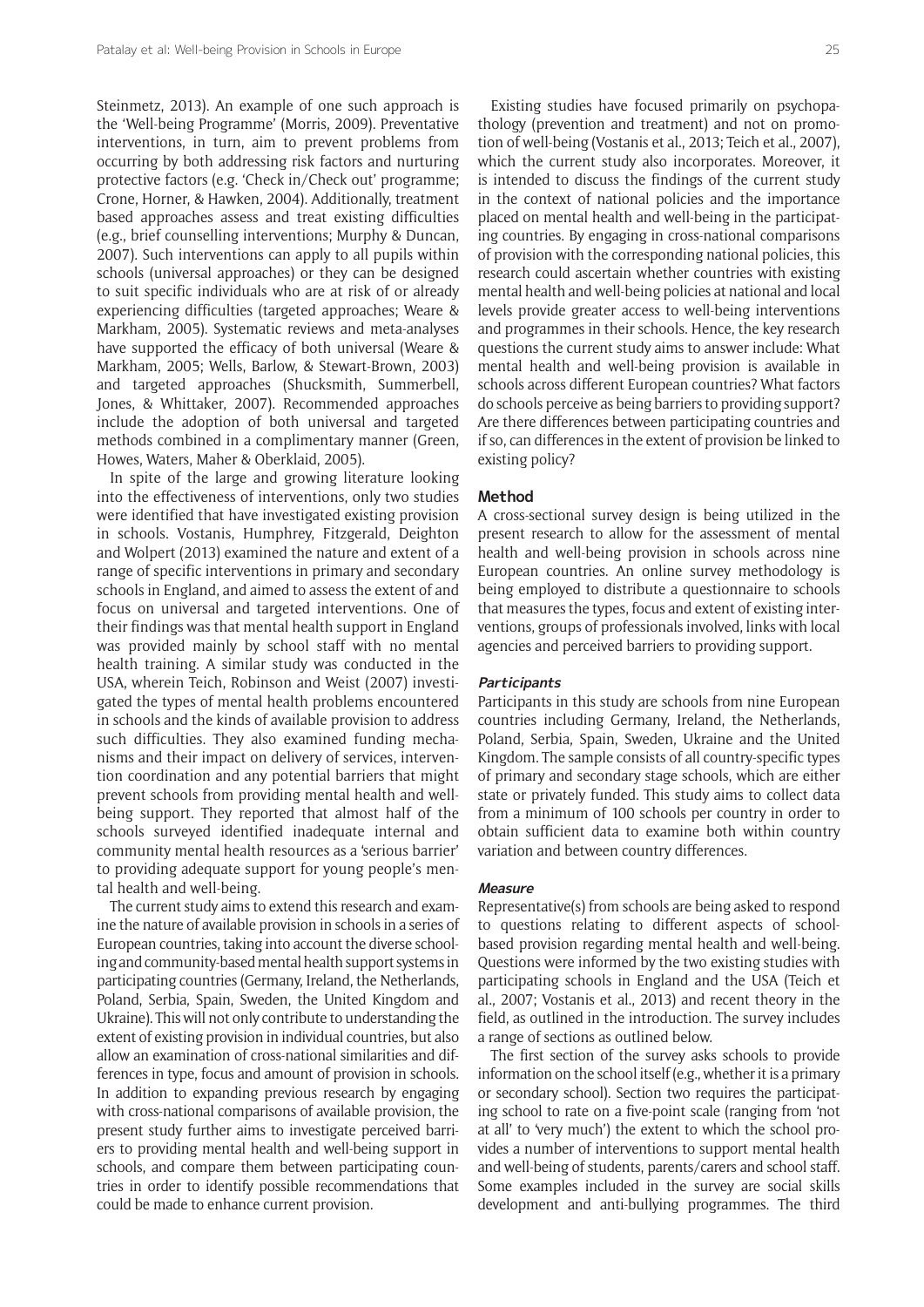section involves reporting on the approaches schools adopt to mental health services provision. First, it requires schools to identify the aims of the approaches it employs. For example, schools are asked to rate on a five-point scale (ranging from 'not at all' to 'very much') the extent to which their school focuses on targeted groups with identified mental health problems, preventing mental health problems from arising or proactively promoting the well-being of students. It further requests schools to identify target groups for which such approaches are adopted. For instance, schools are asked the following question: 'In supporting student well-being to what extent does your school focus on individuals with specific problems?'. Section four requires participants to state which professionals are involved in mental health and well-being provision in their school such as educational psychologists, social workers and/or school nurses. The fifth section requests schools to rate on a fivepoint scale (ranging from 'no links' to 'excellent links') the level of cooperation between schools and external agencies and institutions. Examples of external agencies and institutions include local mental health services, social services, charities, societies and non-governmental organizations. Section six requires participants to rate on a five-point scale (ranging from 'not at all' to 'very much') the extent to which a series of factors are perceived by schools as being barriers to delivering mental health and well-being support within their school. Examples of such factors include school funding, availability of specialists in the local area, lack of national policy for well-being. Finally, schools are asked to provide information regarding which members of staff were involved in completing the survey.

# **Translation Protocol**

The measure was developed in English by the members of the research group and then translated and adapted for use in the participating countries. The items in the first and last section of the survey were tailored to specific countries as the school systems in participating countries vary. For instance, in England primary school is followed by secondary school, whereas in Germany primary school can be followed by different forms of secondary schools, such as Gymnasium, Realschule or Hauptschule, which are specific types of secondary schooling that prepare pupils for different career paths. The questions and items in the remaining sections were translated such that schools from different countries would answer the same questions in identical order and format. However, the examples provided for certain interventions were sometimes tailored to the particular country to aid understanding of the items.

Each translation of the survey for a participating country went through the following iterative steps to ensure optimal understanding of the measure by school staff (target group) while maintaining the equivalence of the measure across translations. First, the translated questionnaire was assessed by 2–3 bilingual people to assess the broad accuracy of the measure. It was subsequently analysed by 1–2 bilingual individuals of the target sample (school teachers, child/youth mental health professionals) to ensure that the specific terminology was used accurately and could be comprehended by the target group as intended. This was followed by one-to-one discussions with individuals from the target group (e.g., teachers or educational psychologists working in schools) to ensure the translation was appropriate. Last, the online version was sent to some individuals to pilot the survey, ensuring it was error-free and easy to read, understandable and complete.

# **Procedure**

The survey was uploaded onto a web-based survey distribution software. Following this, school email addresses were acquired for the participating countries through communication with education departments and accessing online public databases. Once email addresses were obtained, schools within the participating countries were sent an invitation to participate in the study. This email invitation included details of the study and a link to the online survey. Schools were requested to identify the individual(s) best suited to answer questions regarding current provision and interventions to support mental health and well-being in their school to complete the survey. Upon accessing the survey, participating schools were given further information about the nature of the research and were informed to continue and complete the measure if they consented to participate.

### **Proposed Analysis**

Descriptive statistics will be primarily employed in exploring responses to the different sections by schools in different countries. The extent of within- and between-country variation in amount of provision available in schools will first be estimated using a multi-level modelling approach, with schools nested within countries. This will be followed by separate analysis of each of the sections of interest in the survey (e.g., interventions, involved staff, perceived barriers) both to investigate extent and predominant types within and between countries. Additionally, whether or not the extent of available provision differs based on school type (e.g., primary/secondary, state/privately funded) will be examined using analysis within the regression framework.

#### **Ethics**

This study was reviewed by the ethics committee of an accredited university. An exemption from full ethical review was granted due to the following characteristics of the study: First, the study does not require the collection of any personal information as all information required is provided by schools as a whole. Second, no identifiable information is collected and all acquired information remains completely anonymous and confidential.

# **Practical Concerns**

The primary practical concern of this research was in relation to the translation of the survey. Despite being well-established, recognized constructs in the English language, terms such as 'well-being' and 'mental health' do not have standardized, widely accepted definitions, and their translation into different languages consequently proved challenging. For example, even though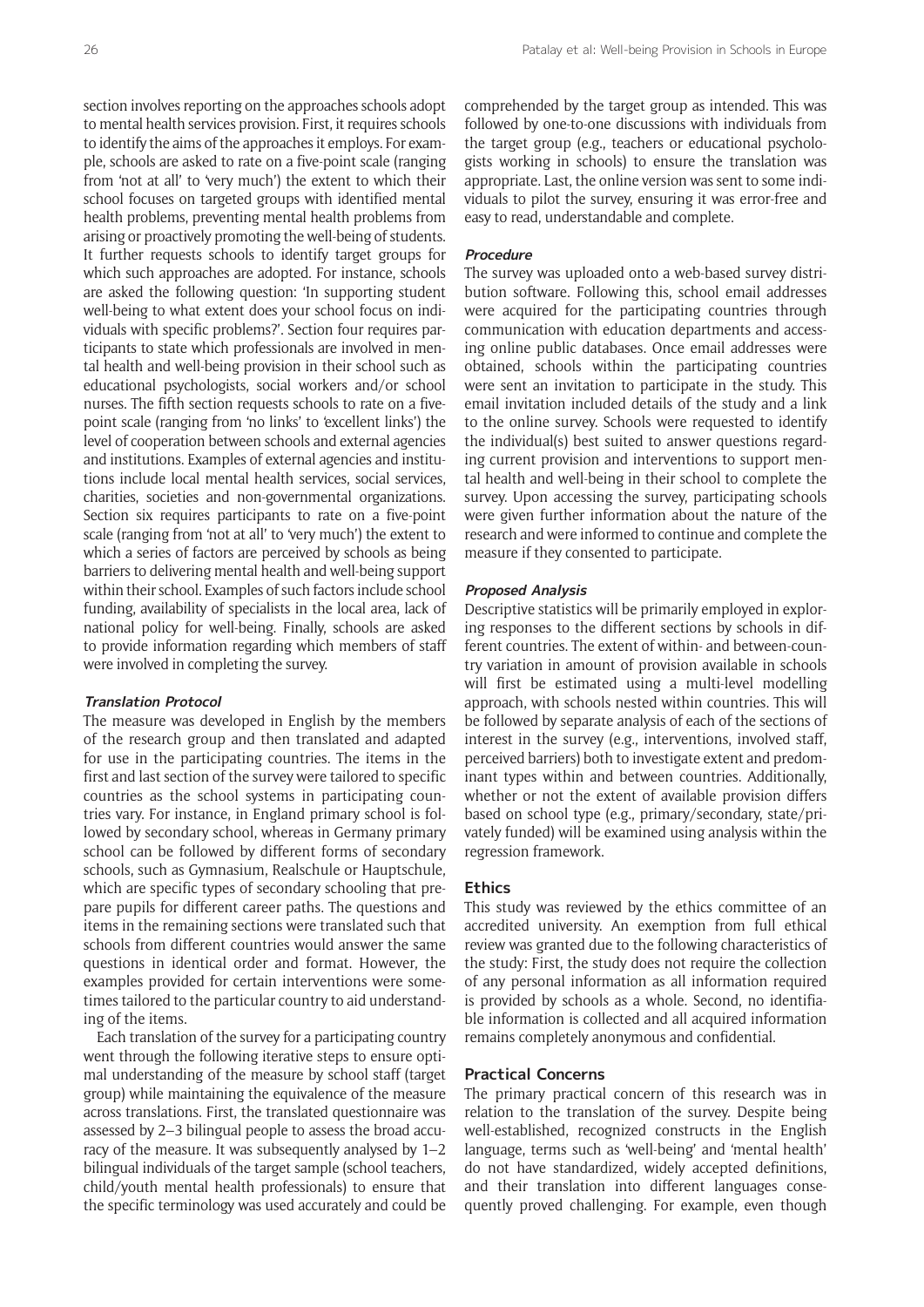the translation of 'well-being' in Polish is familiar for academics there is arguably no equivalent used by non-social scientists. Furthermore, it also proved difficult to find country-specific examples of certain interventions for section two of the measure as the understanding of such examples often varies from one country to another. For instance, although a 'multi-sensory room' is well known in the Netherlands as being a 'designated space in schools for well-being and mental health', the term is rarely used in Poland. Any potential disparities between translations were substantially reduced by engaging academics and teachers from all participating countries, many of whom were bilingual, in numerous discussions.

Moreover, it was also necessary to account for the different school systems in the participating countries. For instance, the age at which pupils commence their primary education typically differs from country to country, as does when they transition from one class or school to another (e.g., a typically developing child starts school at age four in Ireland, but at age six in Germany). Schools have been asked to provide information regarding the age range of their students so that this can be accounted for when interpreting results. Other practical considerations of conducting this research project have included the wide geographical spread of the research team, lack of funding and managing other existing commitments relating to work and studies. Such difficulties are being overcome through the use of freely available online resources to distribute the survey and regular on-line communication with all research members.

### **Current Status of Project**

At the time of writing, the study has been reviewed by a university research ethics committee and all associated institutions have agreed for the study to proceed. Translations of the measure for use in all participating European countries have been completed and data collection is underway.

# **Discussion**

Given the importance of providing mental health and well-being support to students in schools and the lack of data providing an overview of the existing provision in different countries, the present study aims to obtain a comprehensive overview of the current mental health and well-being services available in participating countries. As with any cross-national research however, it must be noted that any potential differences revealed by our results might to some extent be due to differing interpretations of the survey content by the participating countries. The study design includes an online survey and is therefore cost effective, but potential limitations of this methodology will also have to be considered as this may limit the findings solely to schools with internet access.

Based on the data, it is expected that this research will obtain a comprehensive overview of current mental health and well-being provision across participating countries and make useful comparisons between countries, existing policy and school systems. It is hoped that this

investigation, especially of the barriers that impact on the implementation of mental health and well-being provision in schools, will have the potential to inform future policy to improve school and community based initiatives to support mental health and well-being.

# **References**

- **Copeland, W., Shanahan, L., Costello, E. J.,** & **Angold, A.** (2011). Cumulative prevalence of psychiatric disorders by young adulthood: A prospective cohort analysis from the Great Smoky Mountains Study. *Journal of the American Academy of Child and Adolescent Psychiatry, 50*(3), 252–261. DOI: [http://dx.doi.org/10.1016/j.](http://dx.doi.org/10.1016/j.jaac.2010.12.014) [jaac.2010.12.014](http://dx.doi.org/10.1016/j.jaac.2010.12.014)
- **Costello, E. J., Mustillo, S., Erkanli, A., Keeler, G.,** & **Angold, A.** (2003). Prevalence and development of psychiatric disorders in childhood and adolescence. *Archives of General Psychiatry, 60*, 837–844. DOI: <http://dx.doi.org/10.1001/archpsyc.60.8.837>
- **Crone, D. A., Horner, R. H.,** & **Hawken, L. S.** (2004). *Responding to problem behavior in schools: The behavior education program.* New York: Guilford Press.
- **Green, J., Howes, F., Waters, E., Maher, E.,** & **Oberk**laid, F. (2005). Promoting the social and emotional health of primary school-aged children: Reviewing the evidence base for school-based interventions. *International Journal of Mental Health Promotion, 7*(3), 30–36. DOI: [http://dx.doi.org/10.1080/14623730.2005.972](http://dx.doi.org/10.1080/14623730.2005.9721872) [1872](http://dx.doi.org/10.1080/14623730.2005.9721872)
- **Green, H., McGinnity, A., Meltzer, H., Ford, T.,** & **Goodman, R.** (2005). *Mental health of children and young people in Great Britain, 2004.* Basingstoke: Palgrave Macmillan.
- **Jané-Llopis, E.,** & **Braddick, F.** (2008). *Mental Health in Youth and Education. Consensus paper*. Luxembourg: European Communities.
- **Morris, I.** (2009). *Teaching Happiness and Wellbeing in Schools: Learning to ride elephants*. London: Continuum International Publishing Group.
- **Murphy, J. J.,** & **Duncan, B. L.** (2007). *Brief intervention for school problems: Outcome informed strategies (2*nd *ed.)*. New York: Guilford Press.
- **Shoshani, A.,** & **Steinmetz, S.** (2013). Positive psychology at school: A school based intervention to promote adolescents' mental health and well-being. Advance online publication. *Journal of Happiness Studies,*  1–23. DOI: [http://dx.doi.org/10.1007/s10902-013-](http://dx.doi.org/10.1007/s10902-013-9476-1) [9476-1](http://dx.doi.org/10.1007/s10902-013-9476-1)
- **Shucksmith, J., Summerbell, C., Jones, S.,** & **Whittaker, V.** (2007). *Mental wellbeing of children in primary education (targeted/indicated activities).* London: National Institute of Clinical Excellence.
- **Teich, J., Robinson, G.,** & **Weist, M.** (2007). What kinds of services do public schools in the United States provide? *Advances in School Mental Health Promotion, 1*, 13–22. DOI: [http://dx.doi.org/10.1080/17547](http://dx.doi.org/10.1080/1754730X.2008.9715741) [30X.2008.9715741](http://dx.doi.org/10.1080/1754730X.2008.9715741)
- **Vostanis, P., Humphrey, N., Fitzgerald, N., Deighton, J.,**  & **Wolpert, M.** (2013). How do schools promote emotional well-being among their pupils? Findings from a